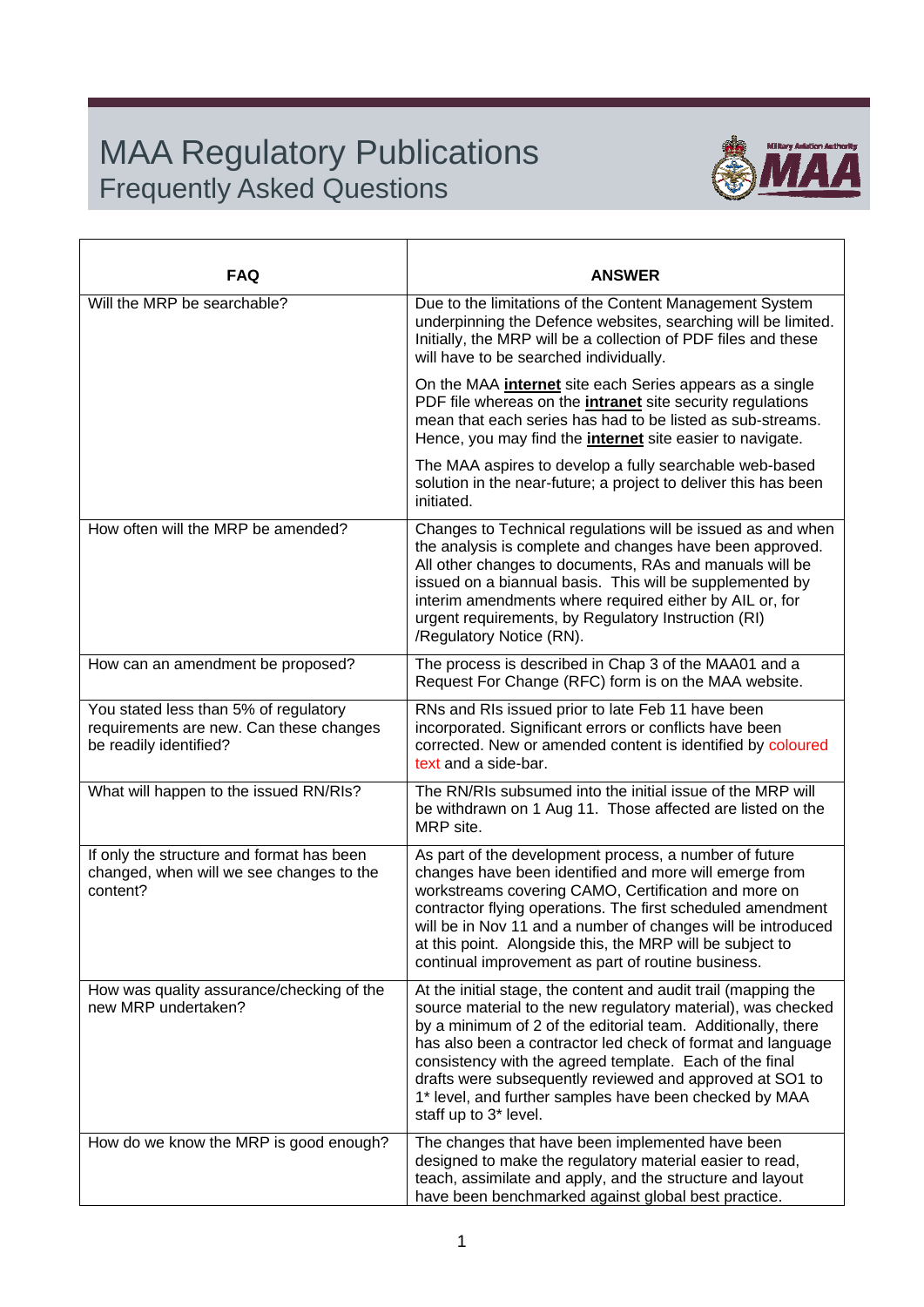| <b>FAQ</b>                                                                                                                                                   | <b>ANSWER</b>                                                                                                                                                                                                                                                                                                                                                                                                                                                                                                                                                                                                                                               |
|--------------------------------------------------------------------------------------------------------------------------------------------------------------|-------------------------------------------------------------------------------------------------------------------------------------------------------------------------------------------------------------------------------------------------------------------------------------------------------------------------------------------------------------------------------------------------------------------------------------------------------------------------------------------------------------------------------------------------------------------------------------------------------------------------------------------------------------|
|                                                                                                                                                              | However, the MRP will be continually reviewed and<br>developed through internal processes and input from the<br>regulated community, such that it remains a world class set<br>of regulations.                                                                                                                                                                                                                                                                                                                                                                                                                                                              |
| Will there be a cross referencing map in the<br>new MRP?                                                                                                     | There will be a mapping tool in MS Excel format mapping<br>where each element of the legacy regulations reside in the<br>MRP; this is available on the MAA website. This should<br>allow referencing both ways (new to legacy/legacy to new).                                                                                                                                                                                                                                                                                                                                                                                                               |
| On what basis was a 5-month timescale for<br>housekeeping of subordinate orders and<br>instructions chosen?                                                  | This was a balance between the need to ensure the MRP<br>becomes the established regulation set with reference to<br>legacy publications removed from terminology, and allowing<br>time for organizations to apply resource to undertake the<br>changes, principally to references. This was informed by<br>engagement with a number of stakeholders within DE&S and<br>FLCs.                                                                                                                                                                                                                                                                               |
| What has happened to previously submitted<br>amendment proposals to the current<br>regulatory set? Will they be taken forward<br>into the new MRP?           | There was a clear directive to only change the material<br>requirements of the regulations where absolutely necessary.<br>Changes required to correct typos, spellings, organizational<br>change, etc have been incorporated. Other more substantial<br>change has not yet been incorporated but has been captured<br>and will be prioritised for inclusion in the routine amendment<br>process.                                                                                                                                                                                                                                                            |
| How should alternative AMCs be proposed<br>to the MAA? How will they be approved and<br>by who?                                                              | In simple terms, the responsible person in the regulated<br>organization with appropriate authority will produce a case to<br>argue why an alternative means of compliance with the<br>regulation will be equally effective in meeting the<br>requirement. This will be presented to the MAA for approval.<br>The full process for how the MAA will handle the request will<br>be captured in MAA03.                                                                                                                                                                                                                                                        |
| What is the impact of the regulatory changes<br>to extant contracts and new contracts?                                                                       | The legacy MARDS and process Def Stans will become be<br>archived and declared obsolescent (ie will not be maintained)<br>wef 1 Aug 11, when the MRP is enacted. Contracts<br>referencing the legacy standards will still be valid; however,<br>the new MRP should be considered for all new contracts and<br>contract reviews. Deficiencies affecting RtL between the<br>legacy standards and the new MRP should be identified and<br>managed as risks. The MAA will undertake regular strategic<br>reviews of the RtL associated with legacy contracts not<br>contracting to the new MRP as revised regulation diverges<br>from the contractual baseline. |
| How will a reader know that they are viewing<br>an obsolescent publication post 1 Aug 11?                                                                    | They will be clearly marked.                                                                                                                                                                                                                                                                                                                                                                                                                                                                                                                                                                                                                                |
| What will be the boundary between the MRP<br>and weapon safety regulations?                                                                                  | Currently the MAA regulates the carriage and release of<br>weapons and other explosive stores from air systems.<br>Where regulations covering weapon systems were in the<br>legacy regulations, they will remain in the MRP. The<br>boundary for the regulatory activities undertaken by the MAA<br>is under review and this may expand in the area of long<br>endurance guided weapons (including loitering munitions) in<br>due course.                                                                                                                                                                                                                   |
| Def Stan 00-56 sits outside the MAA's<br>document set, where is there harmony<br>between the two? How are the broader<br>safety aspects being taken forward? | A number of the 80 Nimrod Review recommendations<br>accepted by SofS are being addressed by the Wider Aspects<br>Steering Group through Workstreams under the governance<br>of the DESB. DG MAA retains a link to the DESB and MAA<br>is represented on the editorial committee for Def Stan 00-56;                                                                                                                                                                                                                                                                                                                                                         |